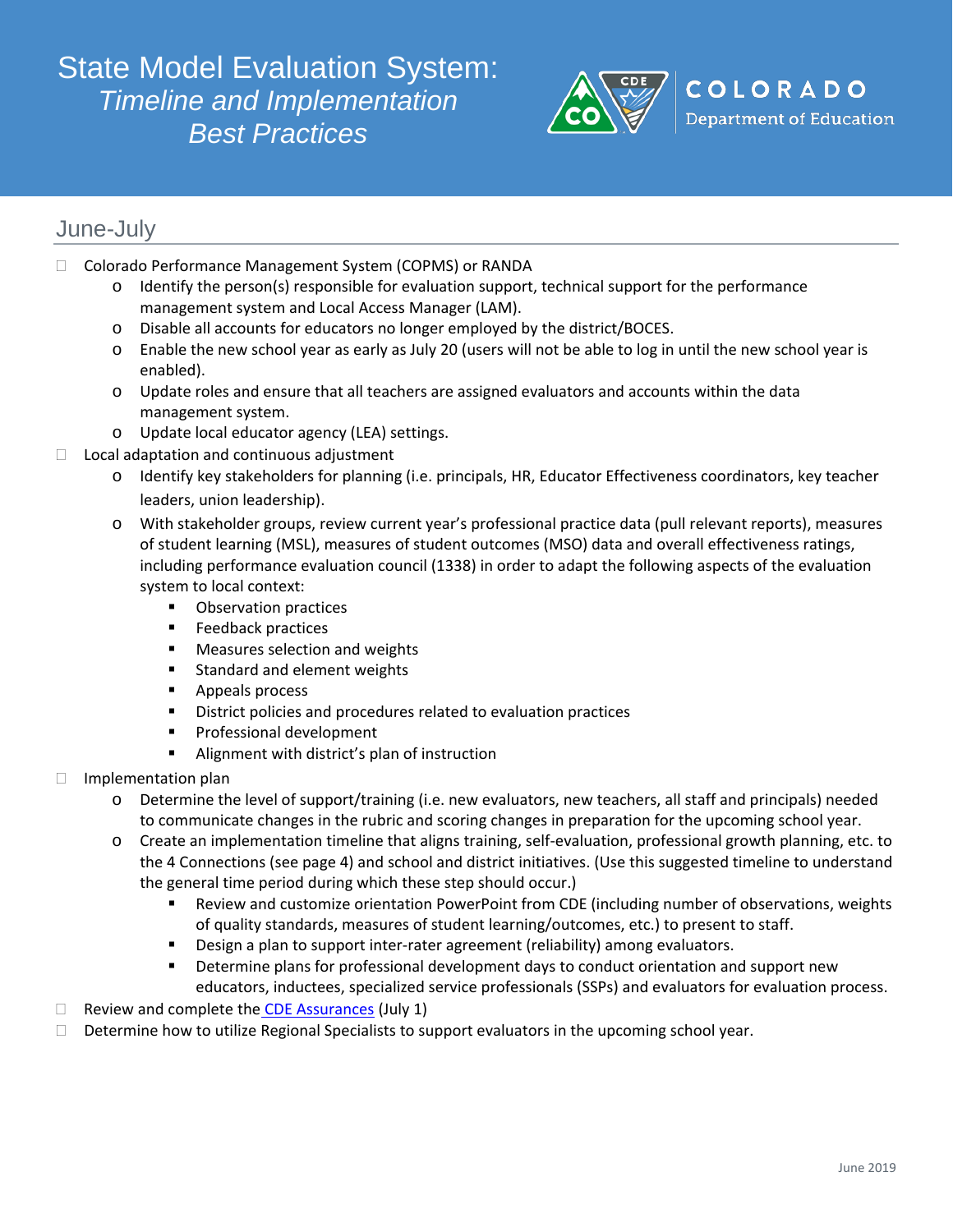

### August-September

- Based on the district/BOCES implementation plan:
	- o Clearly communicate to all teachers (including special education (SPED), librarians and early childhood), principals and SSPs the tools, processes and measures that will be used in their evaluations as well as the intent to provide more meaningful feedback and improve student achievement.
		- Ensure all licensed personnel complete an annual orientation and all new educators complete training on the evaluation system.
	- o Communicate the person(s) responsible for evaluation support, technical support for the performance management system (if using COPMS) and Local Access Manager (LAM, if using COPMS) to all licensed employees.
	- o Work with principals to make sure that they are prepared to train and support teachers in the upcoming evaluation process (i.e. common understanding of evaluation processes, inter-rater agreement (reliability), drawing connections to district and school initiatives).
- $\Box$  Conducting evaluations
	- o Direct all licensed personnel to complete the self-assessment, ideally at the same time as the annual orientation.
	- o Ensure all licensed personnel work with their evaluator to establish professional goals and individual measures of student learning/outcomes for the year.
- $\Box$  Continue to contact Regional Specialists for support.

### September-October

- $\Box$  Based on the district/BOCES implementation plan:
	- o Continue to develop a common understanding between evaluators and educators of the rubric to increase fluency in the standards, elements and professional practices.
	- o Continue to support evaluators in calibrating observation practices within and across schools/district/BOCES to support inter-rater agreement (reliability).
- $\Box$  Local adaptation and continuous adjustment
	- o Release, with educator and evaluator input, the measures of student learning/outcomes templates to be used for educators during the evaluation cycle. Communicate these decisions clearly with all educators and input to COPMS (if utilizing).
	- o Use beginning of year benchmark data and the prior year's state summative assessment data to finalize measures of student learning/outcomes targets and establish success criteria. Update MSL/MSO templates/worksheet.
- $\Box$  Conducting evaluations
	- o Begin gathering evidence and providing feedback in preparation for the mid-year review.
	- o Align observation data to standards and elements, in the Evaluator Assessment Rubric, to make connections between professional practices and observed practices.
	- o Identify areas for growth for ongoing feedback and support around professional goals and measures of student learning/outcomes.
- $\Box$  Continue to contact Regional Specialists for support.

### October-November

- $\Box$  Based on the district/BOCES implementation plan:
	- o Continue to develop a common understanding between evaluators and educators of the rubric to increase fluency in the standards, elements and professional practices.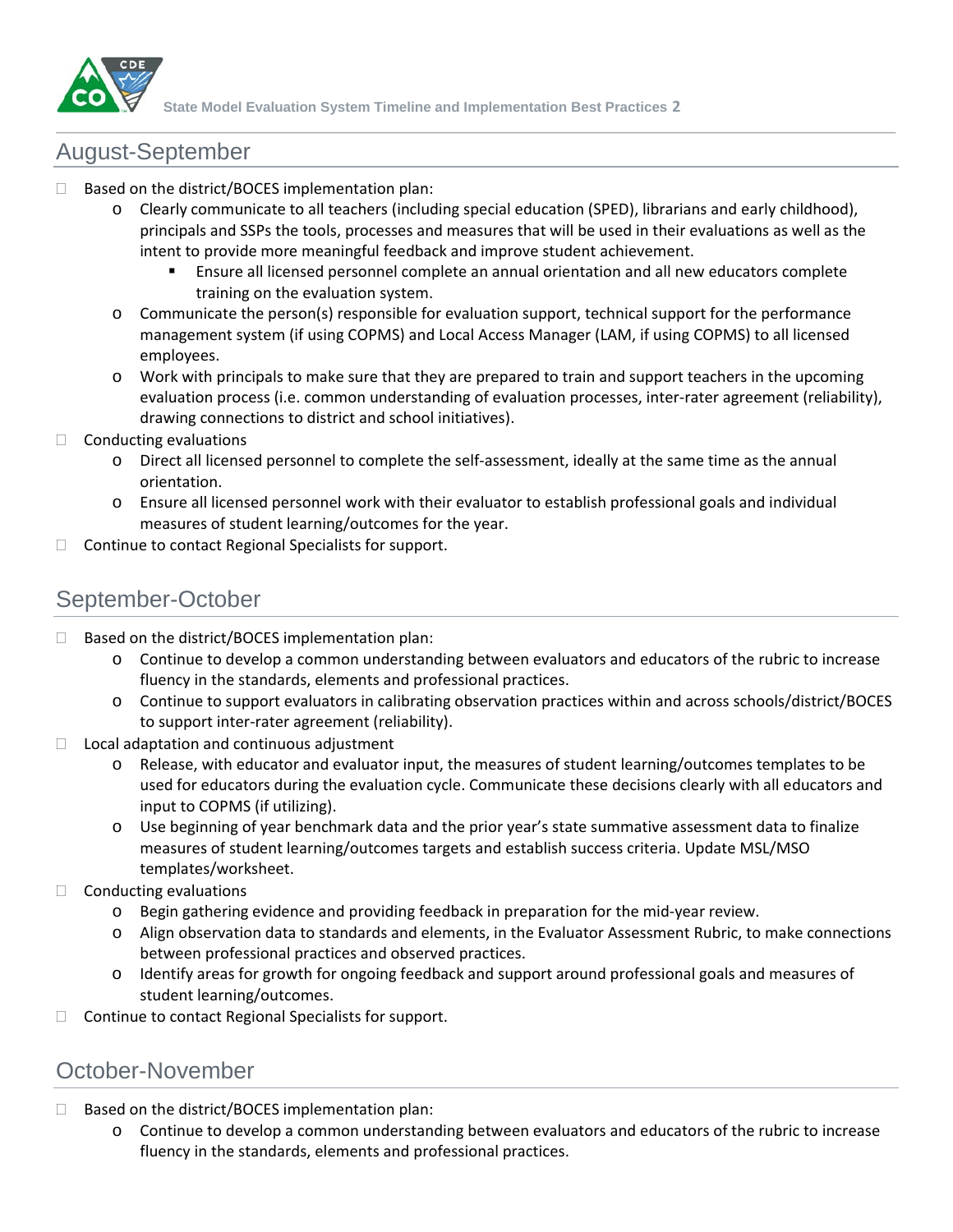

**State Model Evaluation System Timeline and Implementation Best Practices 3**

- o Continue to support evaluators in calibrating observation practices within and across schools/district/BOCES to support inter-rater agreement (reliability).
- $\Box$  Conducting evaluations
	- o Continue to observe educators and gather evidence about their performance; provide ongoing feedback for improvement in a timely way after each observation.
	- o Schedule, prepare and begin to hold mid-year reviews.
- $\Box$  Continue to contact Regional Specialists for support.

### December

- □ Using the December Human Resources collection and December Count, report (at the district level) the prior year's ratings for each educator, including overall ratings and ratings for each Quality Standard to CDE.
- $\Box$  Local adaptation and continuous adjustment
	- o Release and finalize, with teacher and principal input, the measures of student learning/outcomes to be used for educators during the evaluation cycle. Communicate these decisions clearly with all educators and input to COPMS (if utilizing).
- $\Box$  Conducting evaluations
	- o Schedule, prepare and continue to hold mid-year reviews.
	- o Continue to observe educators and gather evidence about their performance; provide ongoing feedback for improvement in a timely way after each observation.
- $\Box$  Continue to contact Regional Specialists for support.

# January-March

- $\Box$  Conducting evaluations
	- o Schedule, prepare and complete mid-year reviews in January.
	- o Use the feedback from the mid-year review to inform changes/improvements to instructional practice and inform professional development.
	- o Use targeted evidence collection to close professional learning gaps identified in the mid-year reviews.
	- o Continue gathering evidence such as observations, artifacts and feedback toward the end-of-year review and final rating.
- $\Box$  Continue to contact Regional Specialists for support.

# April-May

- $\Box$  Conducting evaluations
	- o Ensure that rubrics and measures of student learning/outcomes have been completed and/or rated.
	- o Provide written report and final ratings, including measures of student learning/outcomes for all educators two weeks prior to the last day of school.
- $\Box$  Create an implementation timeline that aligns training, self-evaluation, professional growth planning, etc. to the 4 Connections (see page 4) and school and district initiatives in preparation for the following school year.